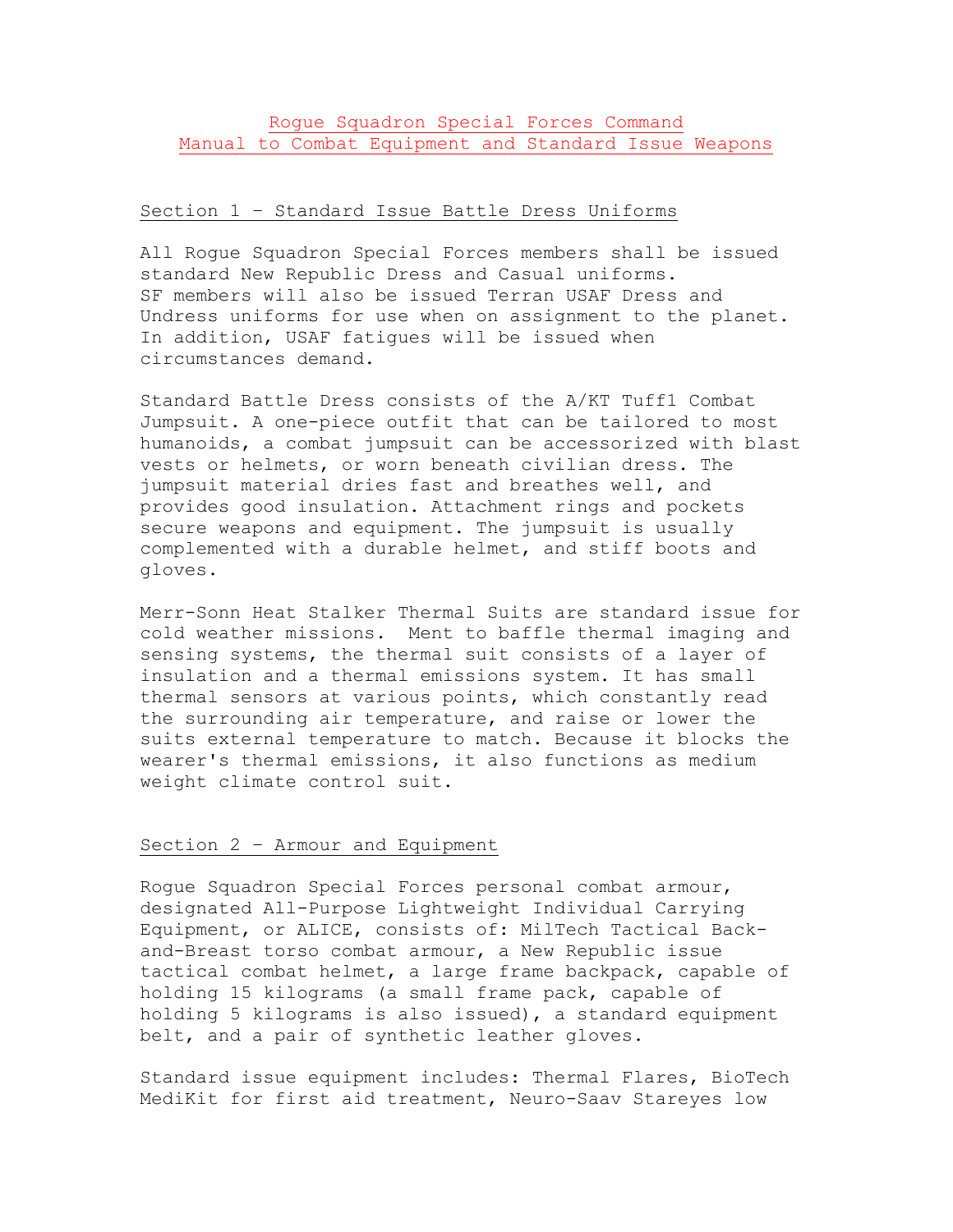light goggles, and BlasTech T-141 Thermal Imaging Goggles for night operations.

In addition, other useful equipment such as tool kits, canteens, repelling cord, etc. may be assigned by the mission commander as situations demand.

## Section 3 – Weapons (Secondary & Personal)

Standard issue secondary weapons are the BlasTech DL-18 blaster pistol and a New Republic issue vibroblade.

Command officers are issued a sidearm of their own choosing. General Viper uses a Merr-Sonn M-434 DeathHammer for its reliability and greatly improved firepower.

Cultural weapons, such as the Wookie Bowcaster are acceptable weapons for use in combat situations.

## Section 4 – Weapons (Blasters & Sniper Blasters)

Standard Blaster Rifle is the BlasTech E11. The E11 has a proven track record and has seen combat under both the New Republic, and Imperial banners. It's a highly accurate, medium range weapon useful for close quarters due to its carbine-sized length. The E11 retains the firepower of the larger blaster rifles, but the longer range of the blaster carbines.

The Merr-Sonn M-435 Deathsledge advanced blaster rifle is issued to Rogue Squadron sharpshooters. The Deathsledge has the longer range associated with less powerful weapons, but the firepower of a heavy blaster rifle.

The long-arm of Rogue Squadron Special Forces teams, the Merr-Sonn SX-451 Heavy Sniper Rifle is actually closer to a piece of light artillery than it is a marksman's rifle. The mission of the SX-451 is to destroy material, vehicles and crew served weapons from a distance, usually outside of the enemy's perimeter. This, and the fact that the SX-451 is not a small weapon -nearly two meters long and 15kg in weight- make this weapon ideal for full combat assaults, and not covert operations, to which its sister rifle, the M-435, is more appropriate.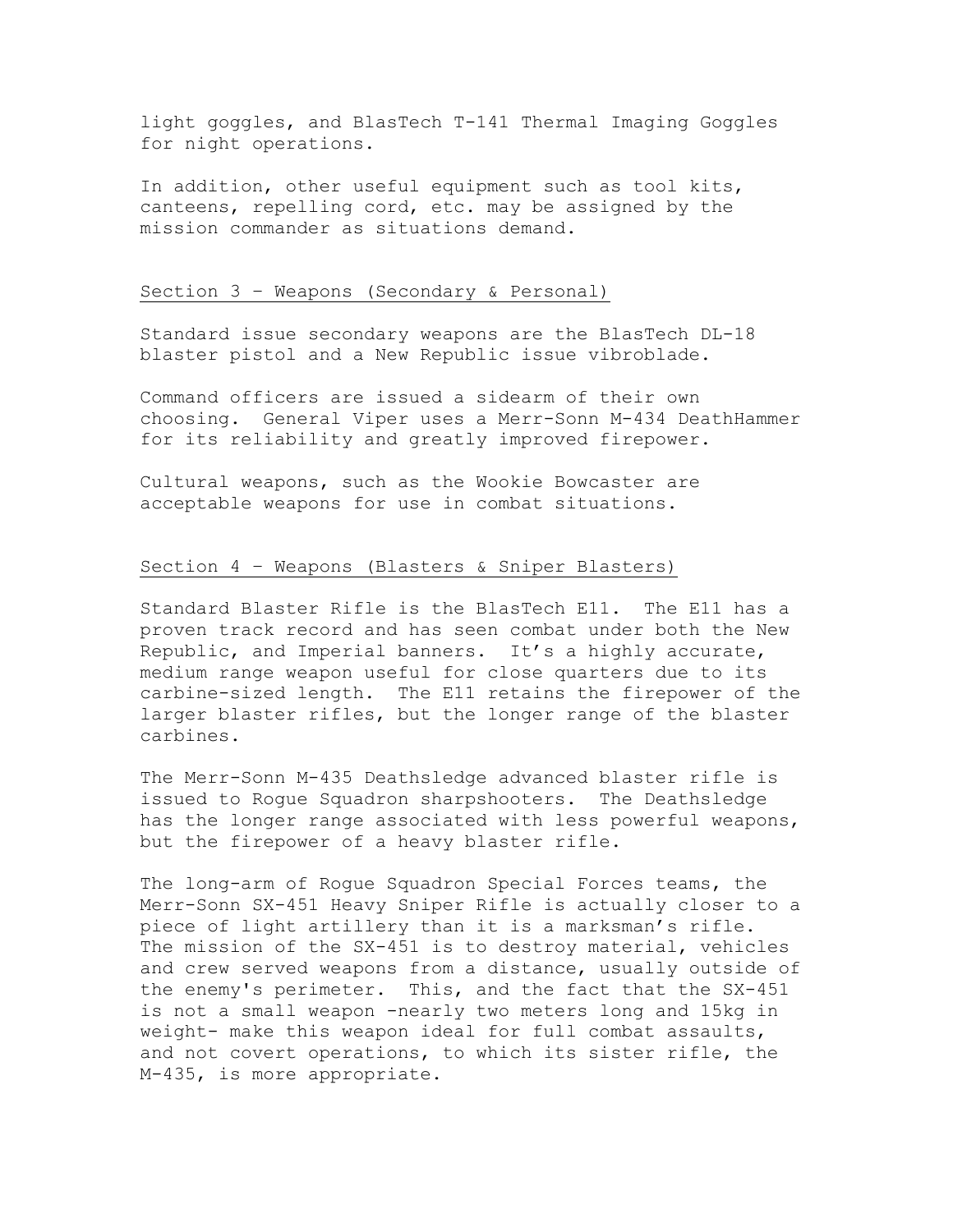Section 4 – Weapons (Grenades & Remote Casualty Producing Devices)

The Merr-Sonn LM-18 Anti-Personnel Mine follows the typical pattern for this kind of device. It consists of a layer of explosives placed under a layer of shrapnel material. This is packed into a curved, plastic container, which has fittings for a detonator, which is in turn attached to the initiator, and set of metal legs and loops for mounting. There is certain danger area behind the device when it detonates, but for the most part the danger is to the front of the mine. The air is filled with whistling shrapnel, producing horrific effects. It is remarkably similar to the Earth Claymore mine.

The SoroSuub M15B3 Bounding Landmine consists of a pressure switch, connected to a spring-loaded launcher that contains a modified hand grenade. When the grenade reaches the end of it's one-meter tether, it detonates. The pressure switch is one of the most advanced of its kind on the market. When more than 40kg is placed on it, the system cocks. When the weight is removed, it starts a two second delay, which leads to the launching spring, making it RSSFC's antipersonnel mine of choice for dealing with errant Gou'ald patrols.

RS Special Forces use a variety of grenades. Most common are Fragmentation Grenades, White Phosphorus Grenades, Proton Grenades, and Concussion Grenades. Our armouries also include Thermite Grenades (similar to WP Grenades), Smoke Grenades, Stun Grenades, and Tear Gas Grenades.

We are also equipped with Merr-Sonn Trooper Minigrenade Launchers that can be slung under the barrel of an E11 blaster rifle to give the user more of a punch. They are commonly loaded with Concussion Mini Grenades.

The standard munitions used for demolitions and other similar roles are Nergon 14 charges. Packing a very high explosive yield, these munitions use the unstable explosive element Nergon-14 to create a highly destructive blast wave. RS has these charges in demolition form (Nergon 14 charges) and grenade form (proton grenades).